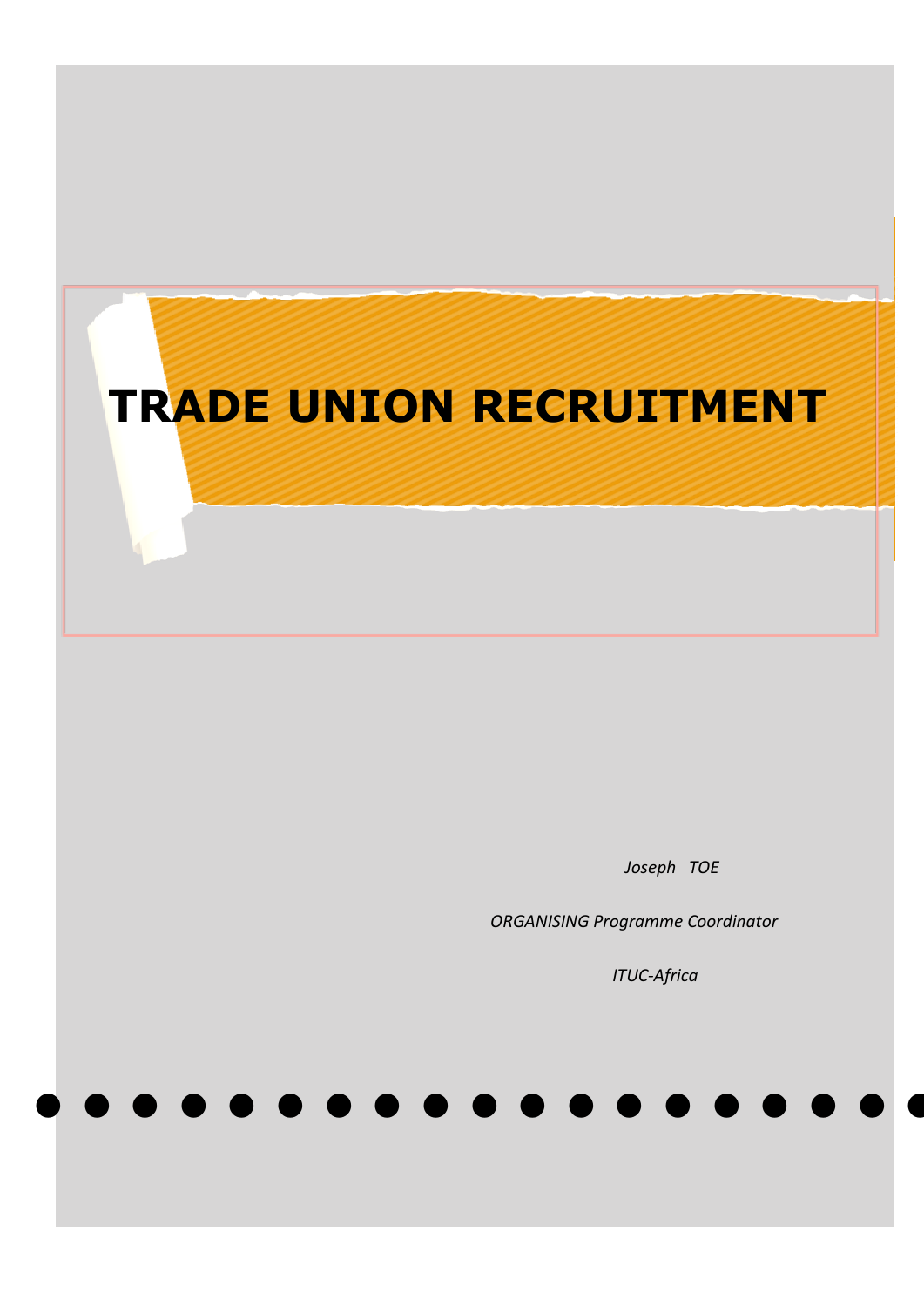# **SUMMARY**

**1. Introduction**

Why recruit?

2. Recruitment process stages:

Preparation

- Stage 2. 1: Conducting thorough research
- Stage 2. 2: Developing your strategy
- Stage 2. 3: Mapping out the practical details
- Stage 3: The recruitment process: Implementation
- Stage 4: Locating prospective workers
- Stage 5: Recruitment meeting
- Challenges
- Actions
- Monitoring?
- Learning Activities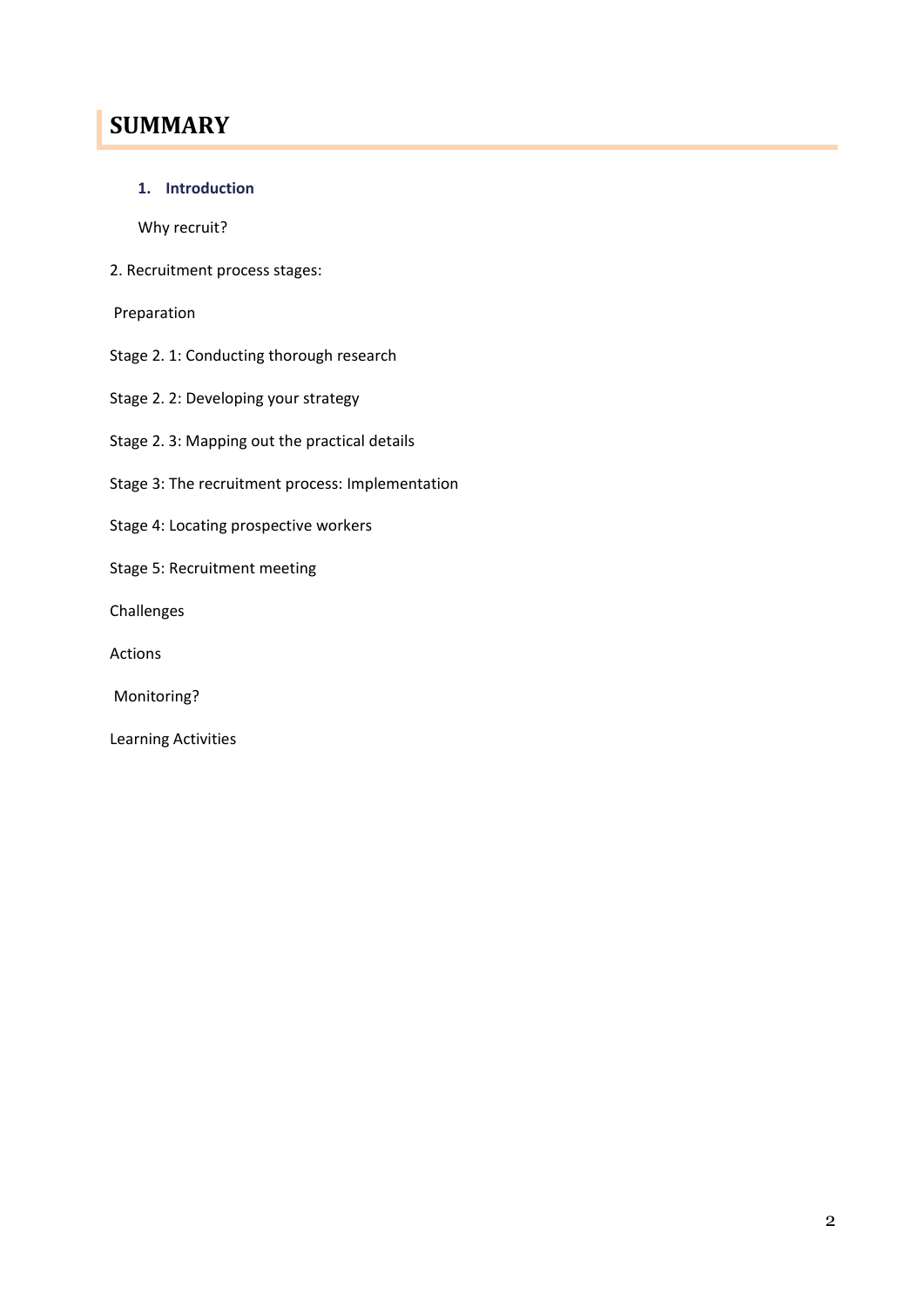#### **1. Introduction**

In this module, we shall examine some basic recruitment stages and strategies for use by union organizers to integrate a group of workers or individuals into a new or established union organization (trade union).

#### **Why recruit?**

A democratic workers' organization is built around its members. Without these members, the organization is virtually an empty shell. These members constitute a significant source of energy. That is all the more reason why most unions continuously seek to expand their workforce and join forces with other unions - at the local, regional and international levels. The recruitment of new members into a union group (or the recruitment of new union groups within a larger organization) literally runs around the clock.

#### **2. Recruitment process stages: Preparation**

You must be well prepared before embarking on the recruitment of new members. There is need to map out a well-defined plan, backed by thorough research. The same applies for the establishment of a new union organization or the recruitment of workers into an established union organization. This is especially important if you are a novice in labour union matters.

Approaching an individual worker or a group of workers is no easy task - one of the reasons why you should be well prepared. All recruitment processes do not necessarily observe the following stages. You can omit, add or follow a different sequence of implementation as you please. They are intended to serve only as a guide.

# **Definition**

To recruit: convincing workers to join the organization (trade union) by persuasion.

# **Stage 1: Conducting thorough research**

Identify a group of workers that you want to recruit. Gather as much information as possible about these workers and the circumstances behind such recruitment. This will help you develop your strategy.

A preliminary survey (Mapping)

It should be noted that the trade union campaigns oftentimes tout the benefits of union membership (well-enumerated, more secured, more earnings) but make no distinction between the benefits derivable from the respective union groups. (Huge mistake! As shall be explained hereafter)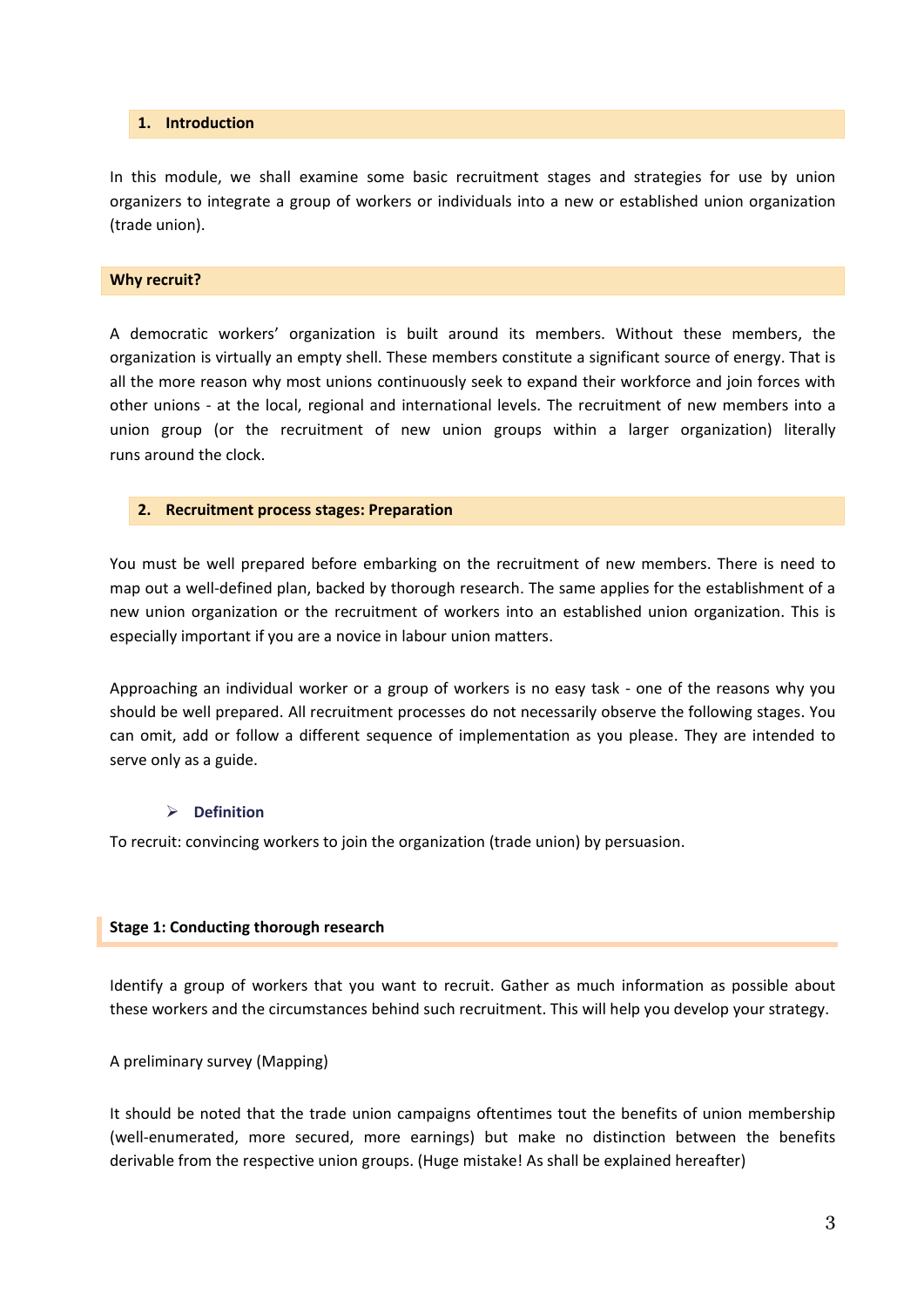As per the research stage, you are neither required to be a renowned researcher nor have abundant resources to successfully dig up information. Use your initiative. Make use of the collective knowledge and resources derivable from your own members, colleagues and partners.

It has been contended that the benefits of trade unionism, solidarity and collective bargaining are just as significant to a fifty-two-year-old mine worker residing in Niamey, as they are to a 25-year-old young hairdresser working in Accra.

The recruitment toolkit should provide a basis for "preparing" our trade union campaigns, specifically hinged on the following aspects:

Needs – perceptions – motivations – desires – attitudes - preferences - characteristics and reasons

The following checklist contains a set of questions you need to ask as well as possible sources of information. First and foremost, you need to have the background information of the person you wish to enlist, or you may opt to target a specific group of workers in a given location. You may or may not be familiar with these workers. Adapt the checklist according to your needs.

# **Checklist 1:**

# **Information required - Possible Sources**

What kind of worker are you considering? What type of work do they do? Are they men, women or a mixed group? Are they self-employed workers, employees or they have workers working for them? Why are they doing this work? Based on the viewpoint of the contact persons in the target group – Based on the viewpoint of the leaders of their associations – Based on the viewpoint of the workers themselves – Based on your own observations - What is the potential number of employees in your target group?

# **Information required and where to find such information**

From already-organized union groups within the vicinity - research departments (trade unions and NGOs) - Where employees work and where they reside? - Are there any collective amenities e.g. streets, parking spaces, churches, including sales, collection or production outlets? - Where is the best place to meet with the workers? - What is the best time to meet with the workers? - Based on the viewpoint of the contact persons in the target group – Based on the viewpoint of the leaders of their associations – Based on the viewpoint of the workers themselves – Based on the viewpoint of experienced colleagues – Based on your own observations - What are the problems encountered by employees in their workplace? - What is their average wage income? – Are they confronted with health and safety related problems? - Are they subject to harassment by the authorities, employers? - Do they work long hours? - What are the most pressing problems? – Any other problems? - Based on the viewpoint of the contact persons in the target group - Based on the viewpoint of the leaders of their associations - Based on the viewpoint of the workers themselves – Based on your own observations - Based on the viewpoint of the unions from the same sector – Based on the Internet - What problems are workers most commonly confronted with? - Do they face any housing problems? - Do they have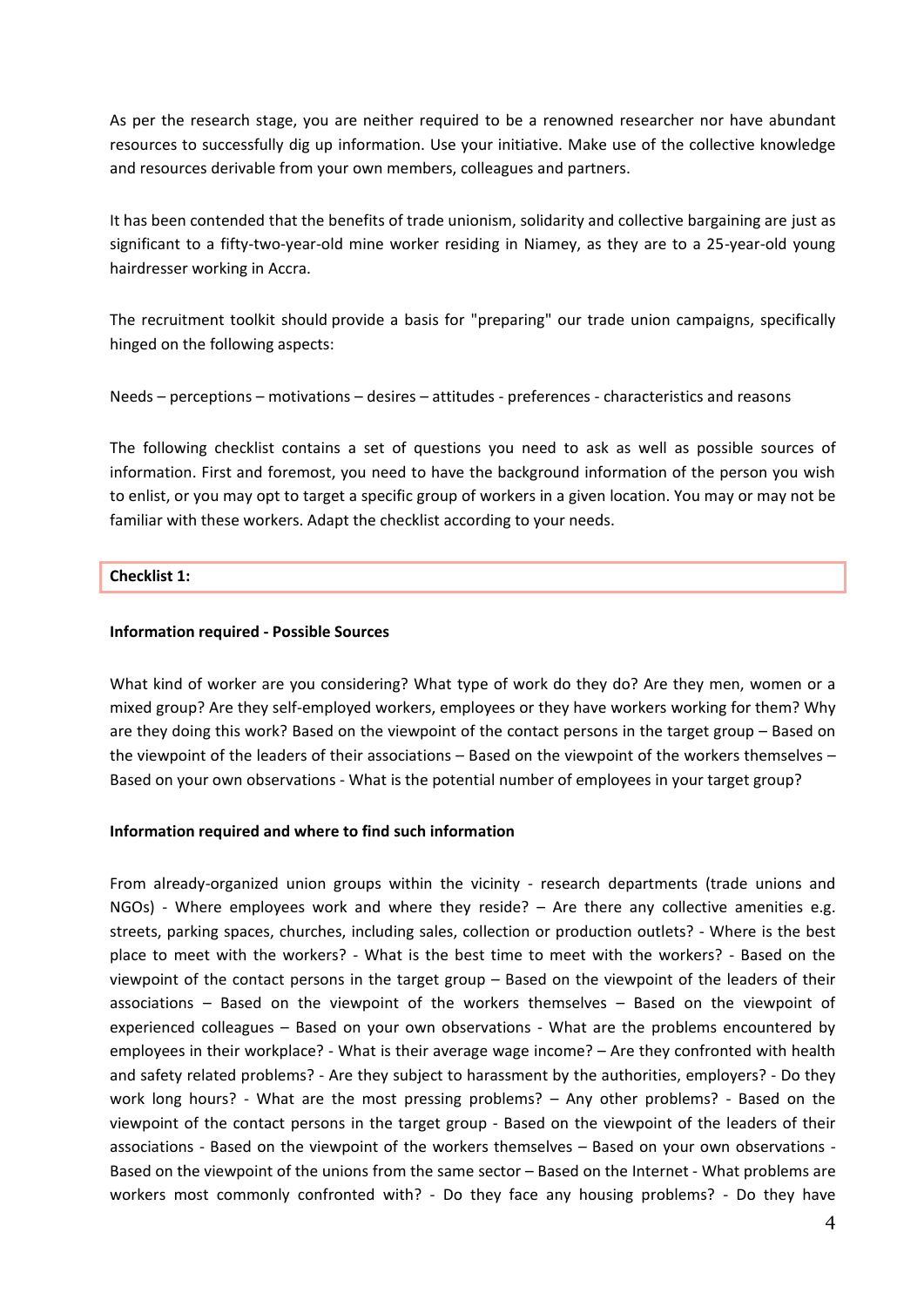transportation problems? - Do they have problems with access to medical care and other social security measures?

# **What are the laws and principles governing such group of workers?**

Labour Code - Municipal Acts, Regulations - Trade unions and other workers' associations - NGO-Ministry of Labour - Local government or municipal authorities - Who are the proponents (partners) and opponents of such union? - What are the available references?

To simplify matters, you may ponder on the most significant variables that may cause a person to sign or reject a membership card.

The trade union statement intended for non-unionized target groups varies from one organizer to another and from one union to another.

As it were, the organizer must ponder on: "Problems confronting the non-unionized target group, from its viewpoint?

He must not only grasp the response, but carefully adjust its organizational and communication strategies to these responses.

# **Stage 2: Developing your strategy**

While planning your strategy, all relevant factors must be taken into consideration:

The workers, the environment, the resources and the organizational principles

After collating and analyzing the above-mentioned results, an operational action plan for strategic organization should be formulated and submitted to the Union Management Executive for consideration and acceptance.

This plan shall include:

- **A thorough analysis of the non-unionized target group;**
- **A broad outline of the strengths and weaknesses of the union as perceived by the nonunionized target group (SWOT ANALYSIS)**
- **The measurable objectives for organizing campaign (SMART)**
- **A communication strategy (style, tone and content of messages, choice of communication vehicles);**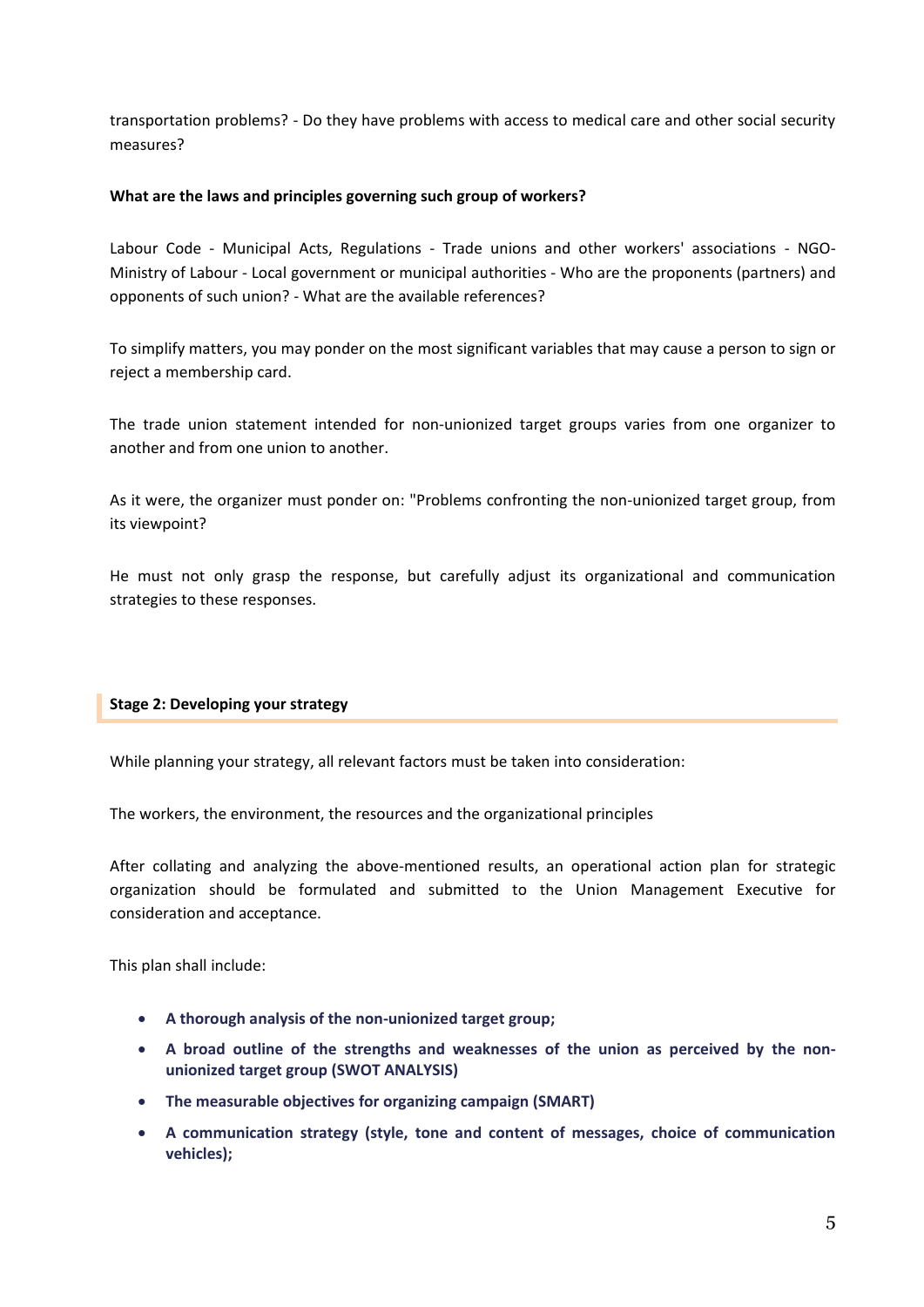- **Defined responsibilities for union leaders, permanent officers, organizers, activists and militants;**
- **A detailed budget;**
- **A precise timeframe.**

**Briefings and debriefings shall be helpful for:**

- **•** Better understanding
- **Recalling of set objectives**
- **Assessing the impact of the union's messages**
- **Addressing difficulties**

This assessment of the Labour Comments transmitted or intended to be transmitted to non-unionized target groups, is vital for appraisal of the effectiveness and merits of actions undertaken.

Finally, the overall results of the campaign, whether successful or not, should be thoroughly evaluated.

# **Decide on the strategic approach**

First of all, you must have a clear picture of the overall mission. Evaluate the objectives, scope, ambit and outline of your recruitment strategy and tits guiding principles. Mind you, your organization has adopted a decision endorsing this. There will be need to agree on the following:

**Type of organization**: If you are starting a new organization, decide what kind of organisation is appropriate and workable. Is it going to be a trade union, a cooperative, an association?

Would it be preferable to unionize the workers on the basis of cultural, community and other interests? For example, immigrant workers coming together in a common location or sharing a similar situation.

**Workers**: What sector, sub-sector and group of workers are you targeting?

**Membership**: Who are eligible or not eligible to join? What is your membership limit?

**Priorities**: What are your priorities? Are you willing to recruit women and low-wage workers in the sector?

**Approach**: Are you going to integrate existing associations into a large organization or bring together the workers as individuals or work within an existing organization with a view to recruiting individual members? Or a combination of these possibilities? Does your constitution provide for possible alternative approaches?

**Big or small**: Is the organization in place a large-scale establishment; are you envisaging an extensive recruitment campaign or are you involved in a smaller-scale local initiative?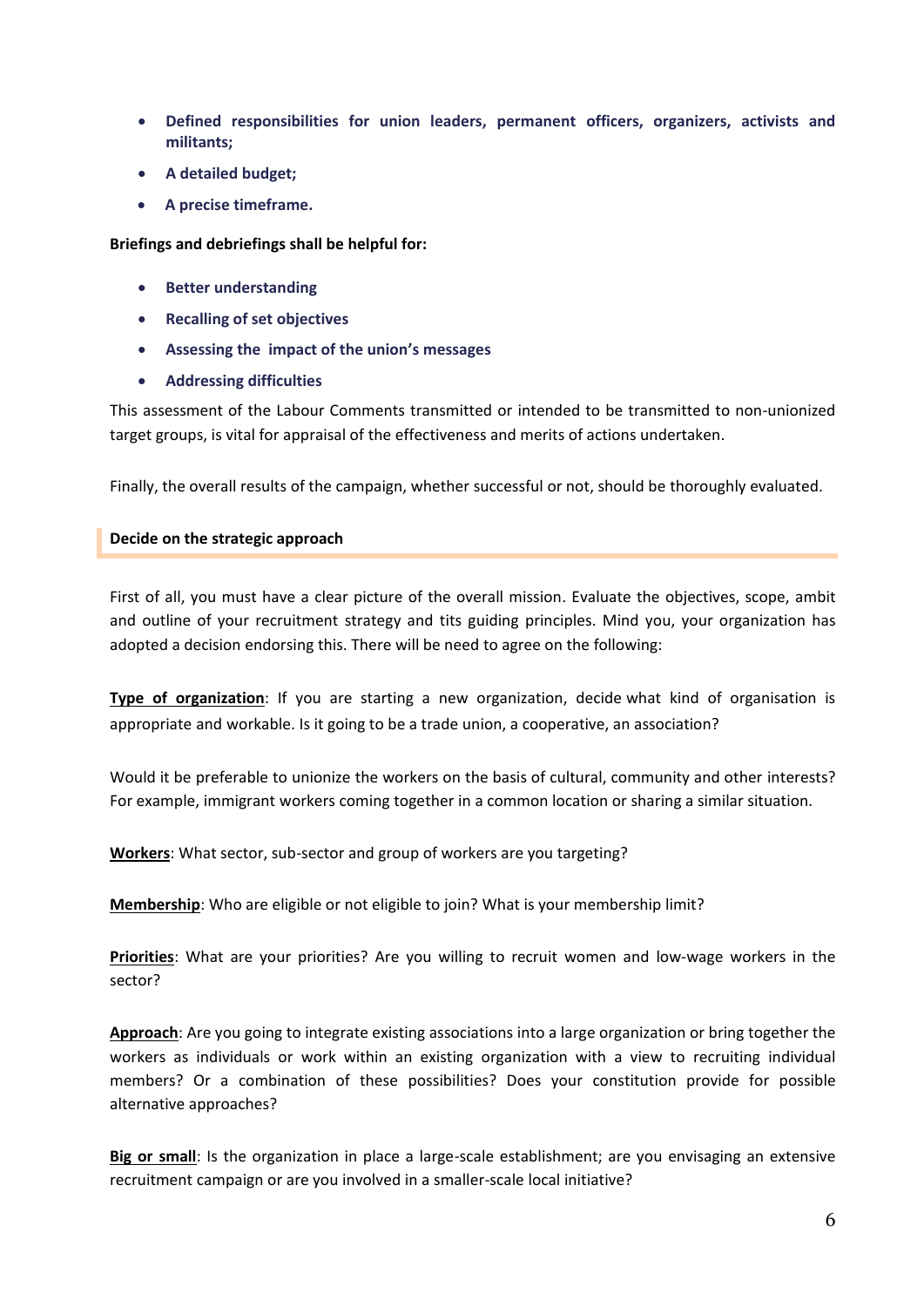**Objectives and targets**: What you want to achieve? What is the turnover you expect to achieve?

**Collaboration**: Do you work with other organisations or other people? For example, an NGO that works with a specific target group and with whom you could collaborate effectively.

**Allocation of resources**: What resources will the organization (trade union) commit to the recruitment programme?

## **Map out the details**

Your overall strategic approach and research work will enable you to map out every detail of your strategy. You will need to reach a decision on the following issues:

**Contact persons**: Where will you start? It would be preferable to team up with a contact person who will speak to the workers with you or on your behalf.

Do you have a contact person with whom you can start work? Is this person a leader among the workers? Do the workers trust him? If you do not have a contact person, how do you envisage to make initial contact? You can, for example, circulate pamphlets providing information about your organization and inviting workers to a meeting.

**Venue**: You will need to identify the best location to hold talks with the workers: most likely in their workplace. During quiet periods, you can talk to vendors at their sales outlets. You can talk to taxi drivers at their parking lots or boarding points. You can speak to domestic workers over the phone. It may also be advisable to make contact with workers within their communities. This could be achieved during church activities or social events. You may even decide that the best approach would be to opt for home visits. Hence, you need to be creative.

Sometimes, talking to the organizers may constitute a risk to workers. Should you first meet them in secret?

**Periods**: Many workers in the informal economy work for themselves and their families. Others work for demanding employers and therefore have little free time. When is the best time to contact these workers and for how long? If you want to meet a group of workers, when is it possible? Do they have breaks or can they just meet you at the end of the workday? Do they have days off?

**Communication tools**: You may decide that it is best to talk "privately" with workers. You can choose a more public approach. You need to choose the most appropriate approaches. You may decide that you require some communication media to assist in providing information about your organization to workers: such as a pamphlet or a newsletter. You can also envisage creative ways for making use of cell phones or the employer's telephone line.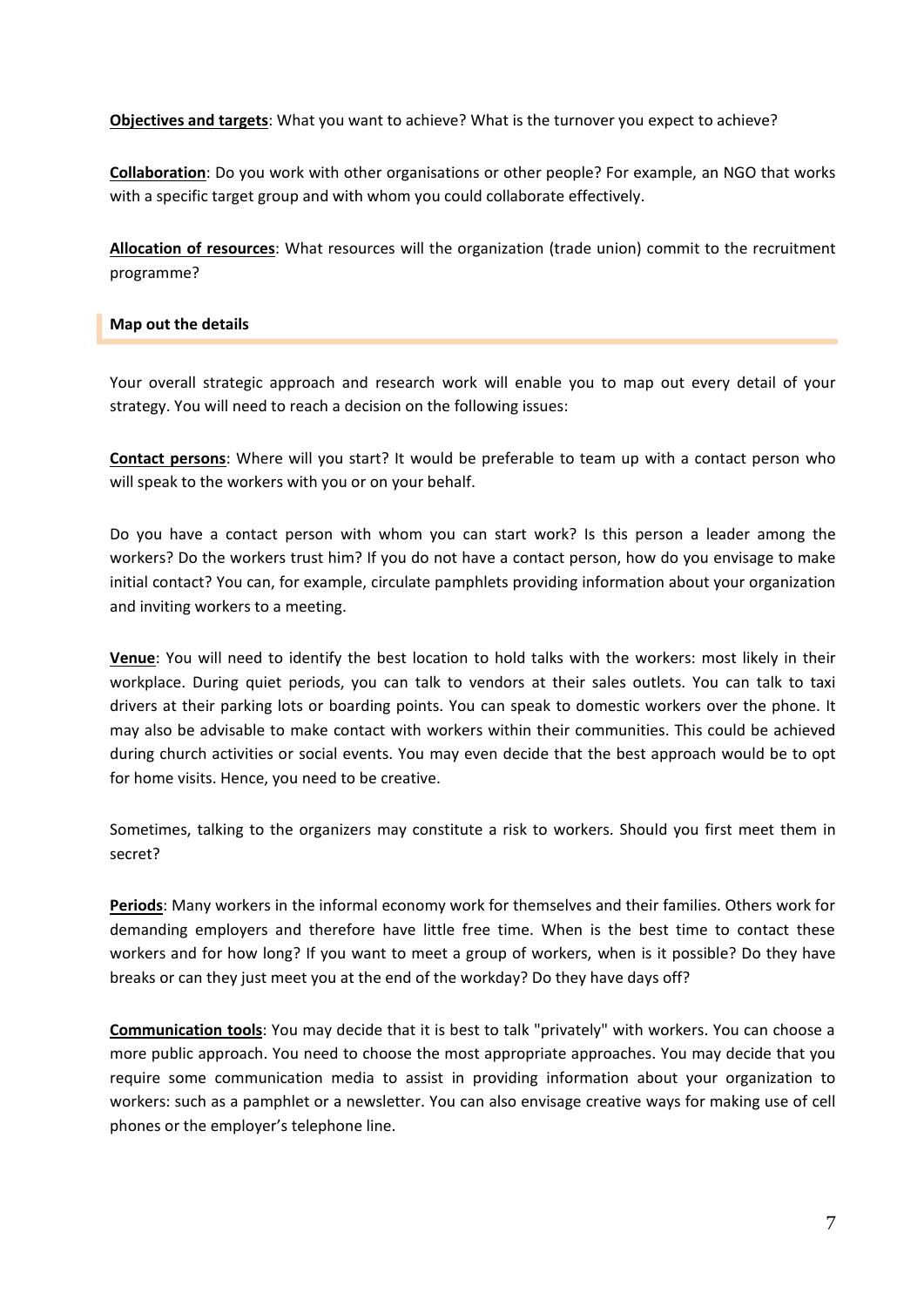**Motivational issues**: Several organizations shirk their responsibilities when workers are confronted with a serious and immediate problem. Attracting workers into the organization by addressing their real concerns is a useful strategy. However, adequate precautions must be taken. Your strategy must include how to build on the issue, and subsequently how to preserve the interests of workers when the problem or crisis has been curtailed.

# **Step 3: Mapping out the practical details**

Paying attention to practical details and ensuring proper administration may sound boring but it can make a difference. This does not mean that one cannot recruit effectively without an office or a secretariat. It simply implies that you must be well-organized yourself! Make use of the preparation checklist below to help you create your organization.

# **Mapping out the practical details for recruitment purposes**

- **Do we have? / Are we?**
- **When**
- **Set a start date**
- **Make sure you have adequate time**
- **Set a timeframe for the first phase**
- **Set a timeframe for the entire project/campaign where appropriate**
- **Decide when to assess progress**
- **Who**
- **Establish the recruitment team**
- **Conclude clear agreements with recruiters: who will be responsible for what and when?**

**Decide who is responsible for:**

- **Overseeing the process**
- **Producing reports**
- **Producing recruitment materials**
- **Ensuring that membership forms and maps are available**
- **Dealing with data entry and filing of records**
- **Organizing meetings**
- **Arranging transportation**
- **Handling money and payments**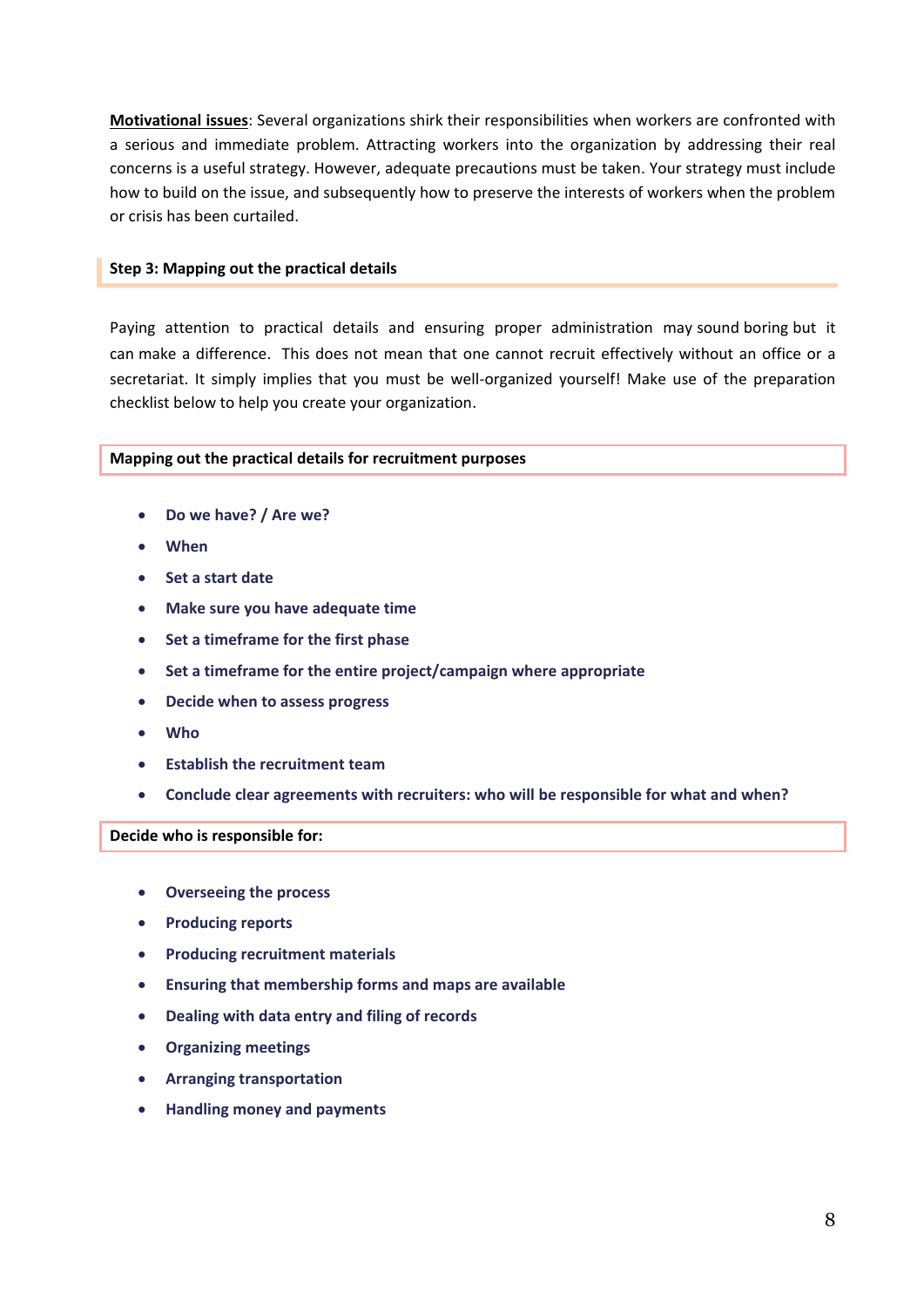# **3. Recruitment process stage: Implementation**

Activities to be performed must be carefully reviewed while addressing the following issues:

#### **Who? What? Where? When? How? Why?**

You have identified your strategy and approach. You have made all the preliminary practical arrangements. You should now be ready to begin the recruitment process. There are two important issues to keep in mind:

• The stages do not follow a linear sequence: search work is never interrupted; logistical arrangements may change along the way; the strategy should be revised, and so forth.

• Things do not always go as planned. Monitor events to re-evaluate your action plan when required.

#### **Stage 4: Locating prospective workers**

- **Are you prepared?**
- **Before setting out to recruit, identify the qualities, attributes and skills you require to successfully recruit workers.**
- **What are your strengths and weaknesses?**
- **What are the qualities, attributes and skills of the organizers / recruiters**

"Do I / Am I ...?"

- Speak the workers' language
- Understand and respect the workers' culture and career path
- Know the problems they face
- Feel empathetic towards them
- Show respect to workers
- Honest and trustworthy
- Hard working and committed
- Act independently and impartially
- Act in a fair and democratic manner
- Confident and courageous
- Patient and persevering
- Have a pleasant and friendly approach
- Know how to listen and communicate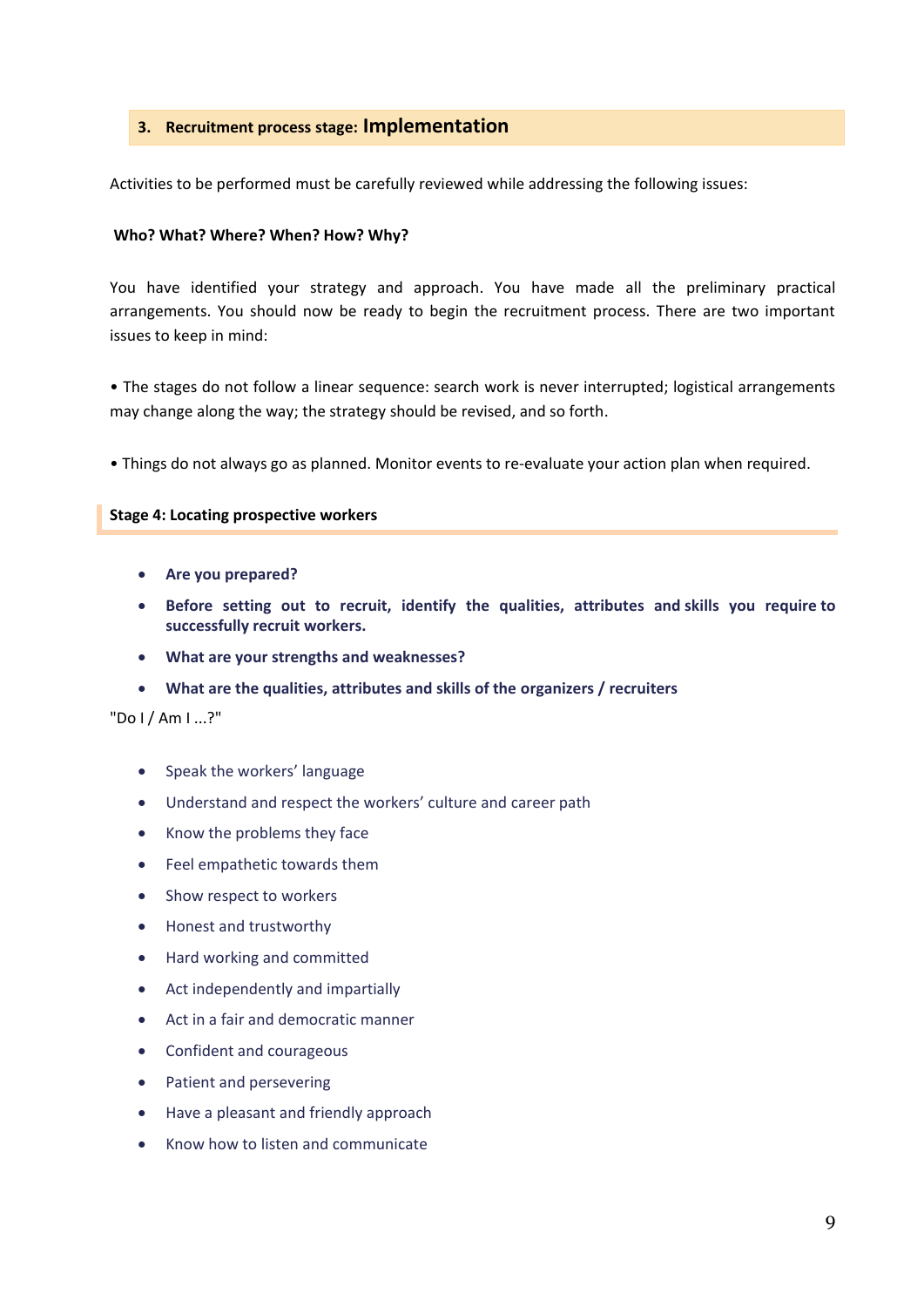#### **Experience: qualities of an organizer**

# **Concerning organizers for an existing trade union**

"...they must know how to coordinate operations and should play a leadership role within the group, or be well-respected persons. The contact persons must be eloquent, capable of educating other operations managers and they must be serious and honest. "

# **Who can be solicited?**

It is essential to find a gateway, a means of approaching the workers. The most common way is through a contact person. Where possible, find someone who can introduce you to a contact person who is close to the target group. It can open doors and help counter fear and mistrust. This contact person must be recognized and respected by workers who know and trust him. It may be a formal or non-formal leader of a group or an association of workers, or a leader in their community.

Conversely, the group or association leaders could be precisely those whom the workers are afraid of or distrust. In this case, you have a problem. If you ignore the leader, he may become hostile and ruin your efforts to forge a union. If you work with the leader, the workers may reject your endeavours. There is no simple answer to this problem. Be aware of this possibility and be prepared to change your strategy.

At times, you will have to build a list of contact persons from scratch. You must then approach a worker or group of workers without having been introduced. If you must proceed this way, make sure beforehand that you have carefully observed the group and are fully aware of its situation before choosing a worker or group of workers to approach.

# "IT IS EASIER TO RECRUIT LIKE-MINDS."

# **Where and when?**

It is often preferable to discuss with your contact persons outside the workplace. Holding an informal social gathering at a community centre, a place of worship or any other gathering space can be a good starting point. You can visit these people at home or invite them to your home or office.

You will need to determine whether the workers are vulnerable to pressure from authorities, criminals, employers, spouses. It may be preferable to meet your contact person secretly and then proceed gradually and carefully with the recruitment of new members.

If nothing prevents you from conducting an open recruitment, find conducive gathering places, select resting or break periods to visit workers and groups of workers in their workplaces.

# **What to say?**

Here is an example of how a conversation with a new contact person or group of workers can be conducted. ONE TO ONE TALK

1. Greet and introduce yourself, laying emphasis on your credentials.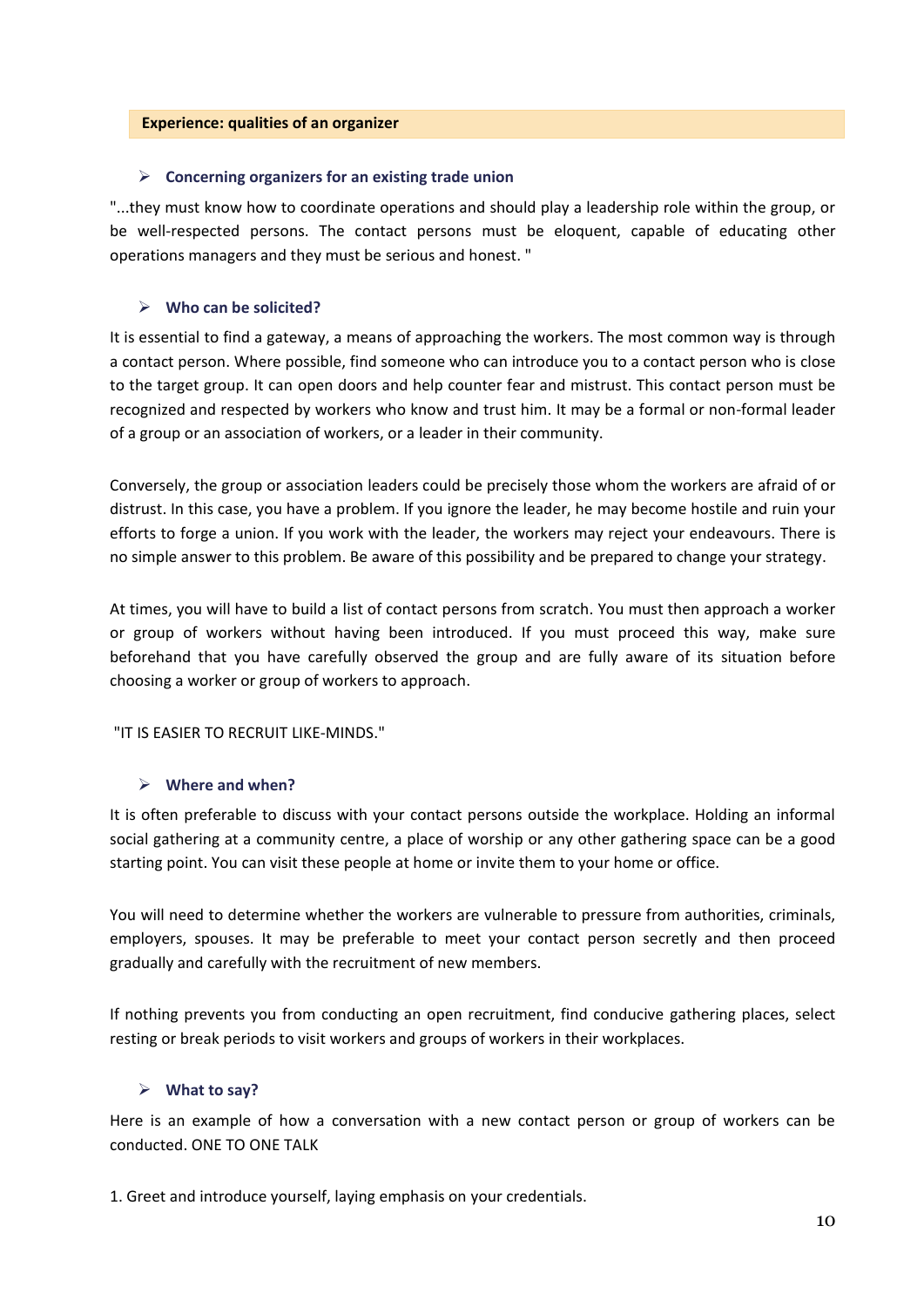2. Briefly explain where you come from and indicate that you are there to provide information about your organization and how the latter can assist her/him/ them.

3. If the worker / contact person is not inclined to talk you, you should gently and courteously try to convince him to talk to you. If this proves impossible, be sensitive and decide on an appropriate time to say "thank you for giving me your time" and beat a retreat. You can always come back later to attract the person.

4. If s/he agrees to discuss, start by presenting an overview of your organization:

- **What is your organization all about (trade union)?**
- **What is its objective?**
- **Who are the members?**
- **Where does it operate?**
- **How is it run, who are the leaders, what are its democratic ideals?**

# **5. Explain why workers need to adhere to such an organization:**

- To build unity, solidarity and a power base.

*If we really want to STRENGTHEN OUR POWER: A Union-Building Strategy that would transform resources at your disposal into an economic power required to obtain the changes you so desire. "Unionbuilding is therefore a means of ensuring the development of our resources or reducing their own resources, in such a way that the parties are reliant on each other and we can thus negotiate change together."*

- To enable them to collectively confront their problems and to assert their demands.

- To provide support in difficult times.

# 6. **Give a practical demonstration of how its functions. Provide concrete examples:**

- How you can resolve a major problem for this group of workers.

- Success stories and achievements of your organization (trade union).
- Success stories and achievements of similar organizations (trade unions).
- **7. Ask if they have any questions or concerns and make time to listen and respond.**
- **8. Invite him / her / them to join you, if deemed appropriate.**
- **9. Make sure you can follow-up this discussion.**
- **10. Provide your phone number and jot down the worker's number.**
- **11. Provide written information such as a pamphlet or a newsletter.**
	- **How to convey such information: The right approach:**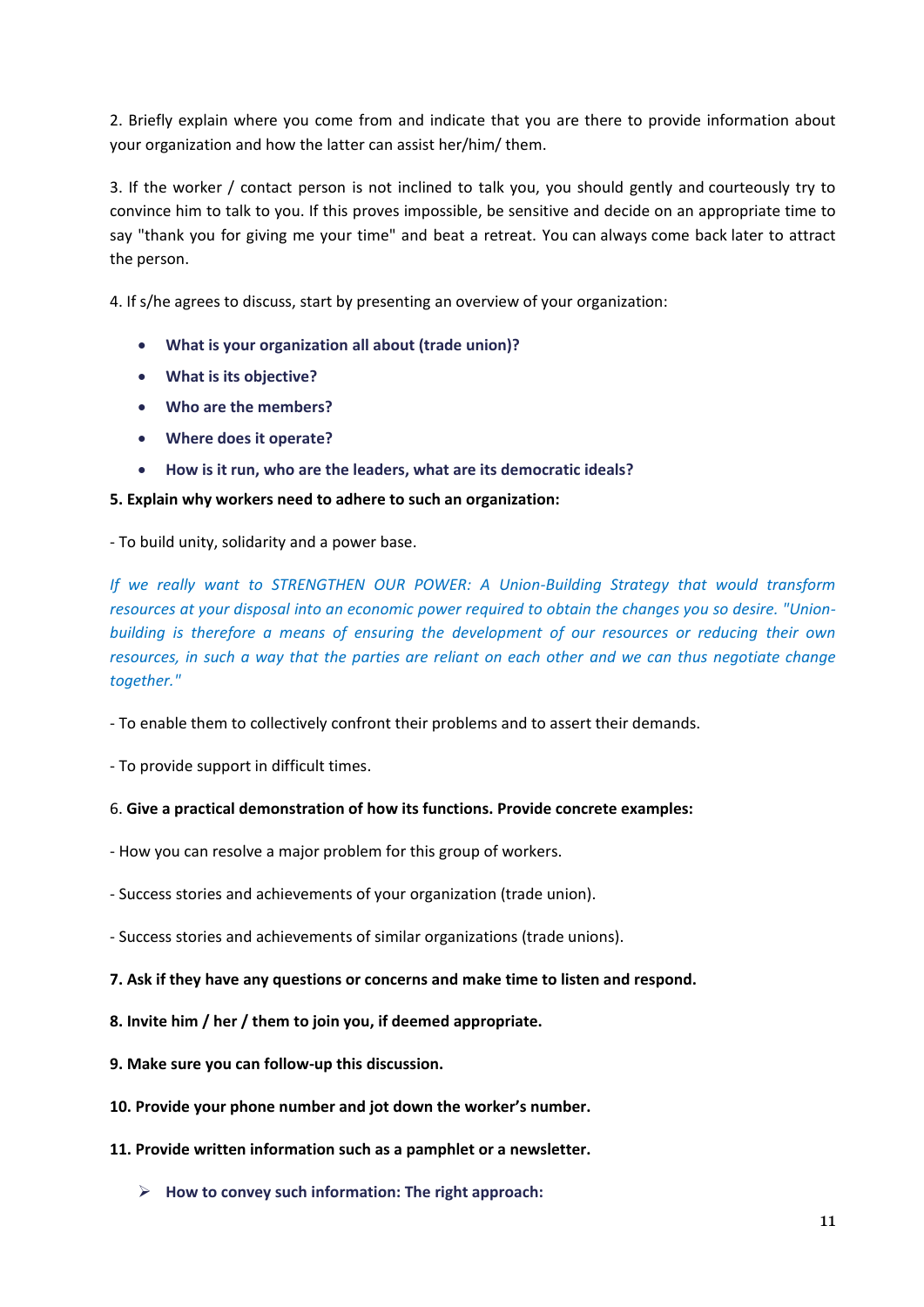- Be friendly, yet professional.
- Be respectful and calm.
- Be brief, clear and concise. Do not give too many details from the start.
- Do not cease to interact with the worker during the conversation. Leave room for comments and questions. Respect the knowledge and experience of workers.
- Listen to the comments and questions raised by the workers and do your best to answer them.
- Make sure you have enough time and do not be in a hurry.
- Make the worker feel that their concerns are legitimate and important.
- Be an expert (connoisseur) without being arrogant.

# **The wrong approach** (Common mistakes)

# **You must not:**

Promise what you cannot accomplish.

Exaggerate the achievements of the organization.

Be dishonest.

Schedule a meeting without attending.

Ignore or neglect the concerns of workers.

Flaunt your knowledge or display arrogance.

Threaten.

Lose your tempers.

Be impatient.

Contradict your statement through a disrespectful body language.

Make sexist remarks, harass or treat a woman unfairly.

Take an employers' stance and make generalizations using categorizations such as "them" and "us".

Workers may react differently to your approach. You must deal with foreseen and unforeseen circumstances. In order to be well-prepared, ponder on how you might respond to the following situations.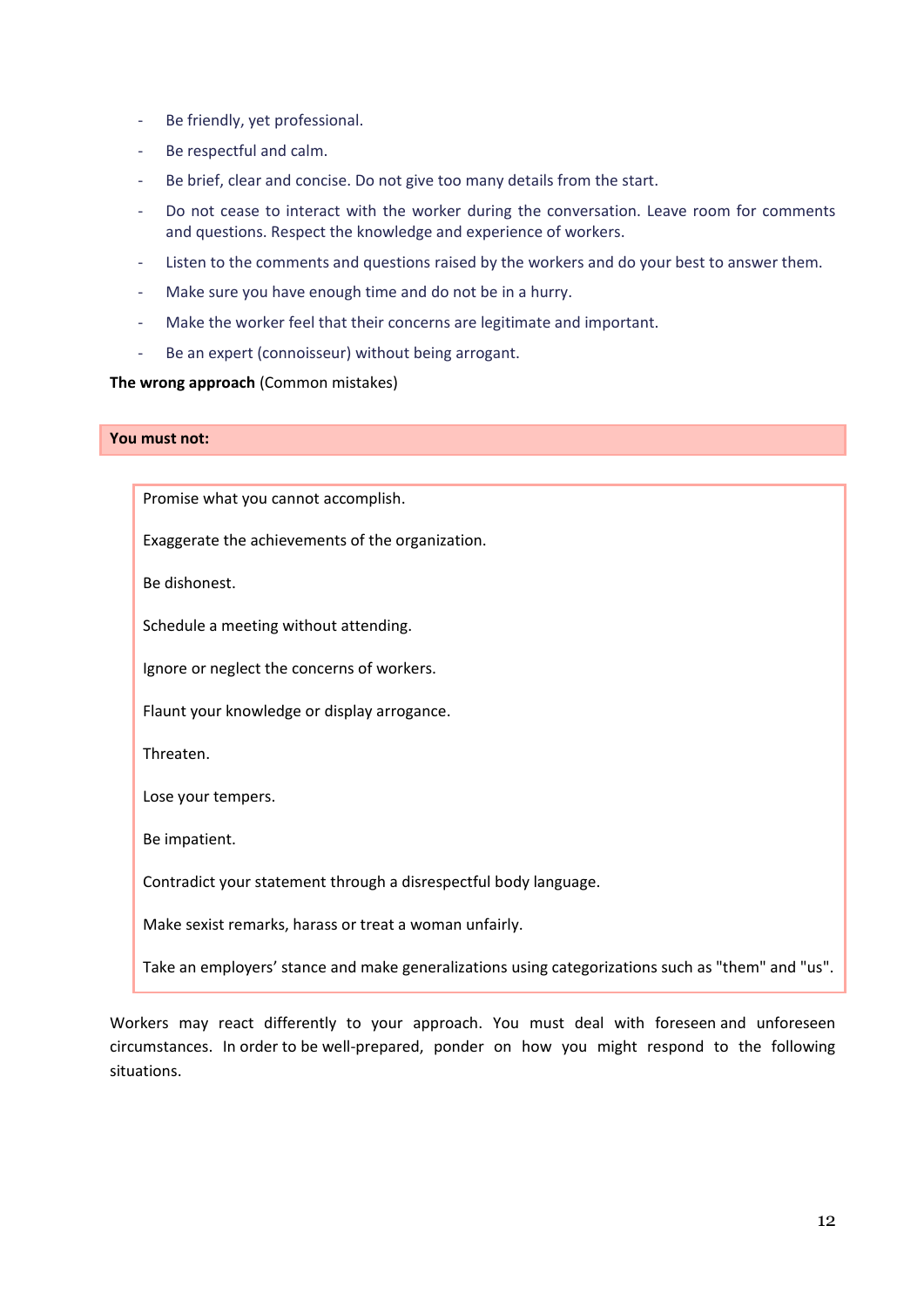#### Common issues and concerns of workers

Be prepared to answer the questions below. Do your best to answer them. Take time to prepare yourself. Do not be afraid to admit that you do not know, or to indicate that there is no one right answer. Do not be evasive or dishonest. In some cases, you can ask the workers what they think and build a discussion around the issue.

- **Why should I join an organization?**
- **What can the organization do for me?**
- **How can you solve my problems?**
- **This is my immediate problem - can you solve it?**
- **What can you do for me that I cannot do myself?**
- **How can you help me make earn money / sell more / perform better than my competitors?**
- **How much do I have to pay?**
- **Why should I pay dues?**
- **How shall my money be used?**
- **How would I know that my money will not be stolen or misused?**
- **How will I find time to participate in such a group?**
- **Who are the leaders? How can I trust them?**

# **Stage 5: The recruitment meeting**

Several meetings will be held in the course of this stage. They may commence with only one or two participants and then expand to a core of individuals who will assist in recruit more people. Ideally, you will hold meetings with a larger number of workers:

- **Give background information about the organization.**
- **Discuss issues and concerns.**
- **Explore possible solutions and the role this organization can play.**
- **Share experiences of other workers in the informal economy.**
- **Develop a plan to address a particular problem.**
- **Report on success stories.**
- **Report on progress made.**
- **Foster workers' and leaders' involvement and commitment in the recruitment process.**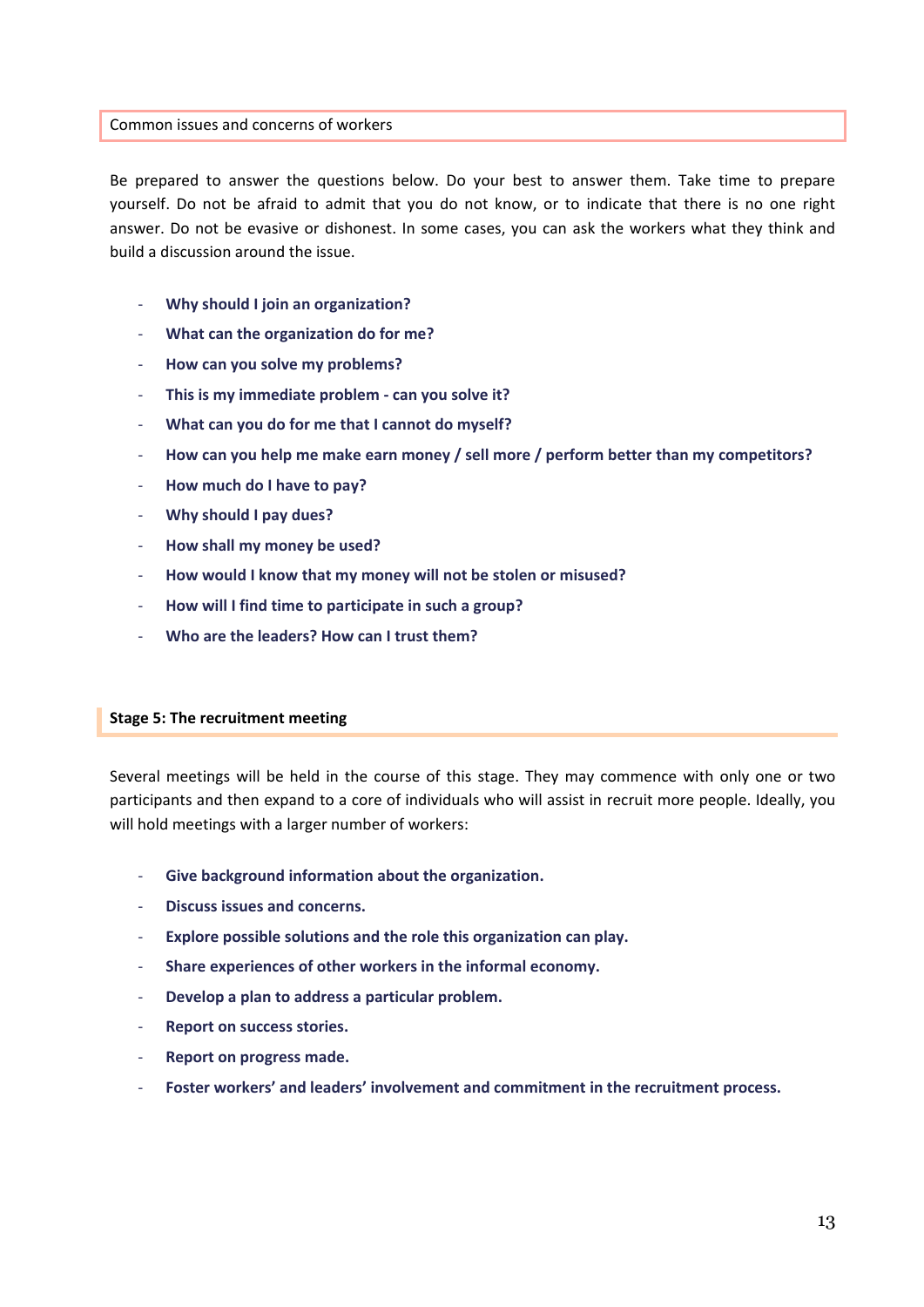#### **Prior to the meeting**

In collaboration with your contact persons, choose the best venue and time to hold the meeting.

Inform the workers in due time and give a brief explanation of the purpose and the time schedule of the meeting.

Find an appropriate way to convey the message to the workers.

Be clear about the expected results of the meeting and formulate a realistic and interesting agenda. Please circulate the agenda in advance, if possible.

Decide who will chair the meeting, who will take the minutes and who will respond to the issues that would be addressed.

Provide enough time for questions and discussions. Prepare the necessary materials for the meeting.

#### **During the meeting**

Explain the purpose of the meeting and the various agenda items.

Chair the meeting firmly so as to deal with the issues raised, reach relevant conclusions and finish on time.

Conduct the meeting democratically to ensure that all the voices are heard, particularly those of the female workers.

Produce highlights of the decisions and agree on the way forward.

Take minutes of the meeting and ensure that they are comprehensive.

#### **When meetings are not possible**

"Workers tend to be individualistic and have little or no time for group meetings. This is because they will be losing revenues or daily income when they attend meetings outside their workplace. "

"Workers are not interested in meetings; all they are concerned about is making money."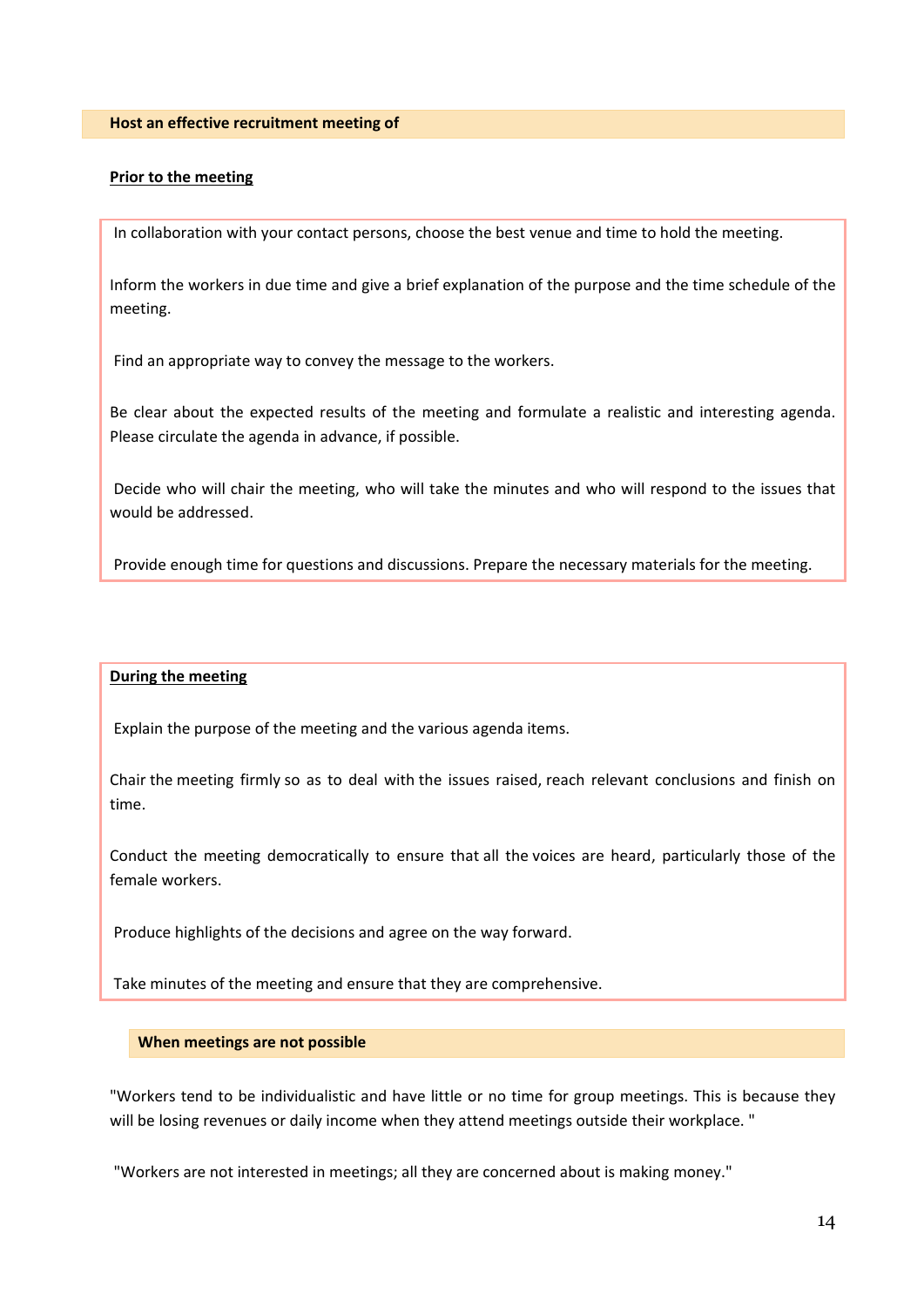Meeting is the most powerful communication tool for democratic groups of workers. However, informal economy workers often find it difficult to attend meetings. As for self-employed workers, the time lost in meetings means less time working and consequently less money earned! As for others, their worktime schedule prevents them from participating.

The informal economy workers may also be confronted with other additional barriers such as responsibilities for their household and their children, safety concerns, religious or cultural obligations and so forth.

If the workers are unable to attend your meeting, then you must find ways to reach out to them. Transmitting information individually to workers and receiving feedbacks on their problems is an onerous task which requires resources and imagination. See below for a few key ideas:

- **Mobilize some teams of volunteers to help you visit workers in their homes.**
- **Send messages using the informal communication networks.**
- **Visit workers in places where they socialize.**
- **If possible, send regular messages through cell / mobile phones.**
- **Establish a network of "leaders" within the community or in workplaces where you can transmit messages and receive feedback from employees.**
- **Communicate regularly through pamphlets.**

#### **Challenges**

When you seek to recruit female workers, you may encounter difficulties. You must consider particular circumstances affecting women such as social and cultural obligations or organizational experience. Some of the recruitment barriers affecting female workers include:

- **Time: women have very little time to attend meetings and to engage in group activities because of housework and child monitoring. Men do not often contribute on an equal level!**
- **Traditional male attitudes: husbands or spouses may prevent women from joining groups or participate in their activities.**
- **Religion and Culture: These may restrict the freedom of women to leave their home or neighbourhood or even to discuss with men.**
- **Confidence: women have no confidence in joining or participating in organizational activities.**
- **Fear: Women may fear that to lose their livelihoods if they become active in an organisation women are afraid of their husbands, the community and fear for their safety.**

#### **Actions**

- Observe the situation of the women that you intend to approach to ascertain their religious and cultural beliefs, their type of work and work schedule, as well as their organizational experience.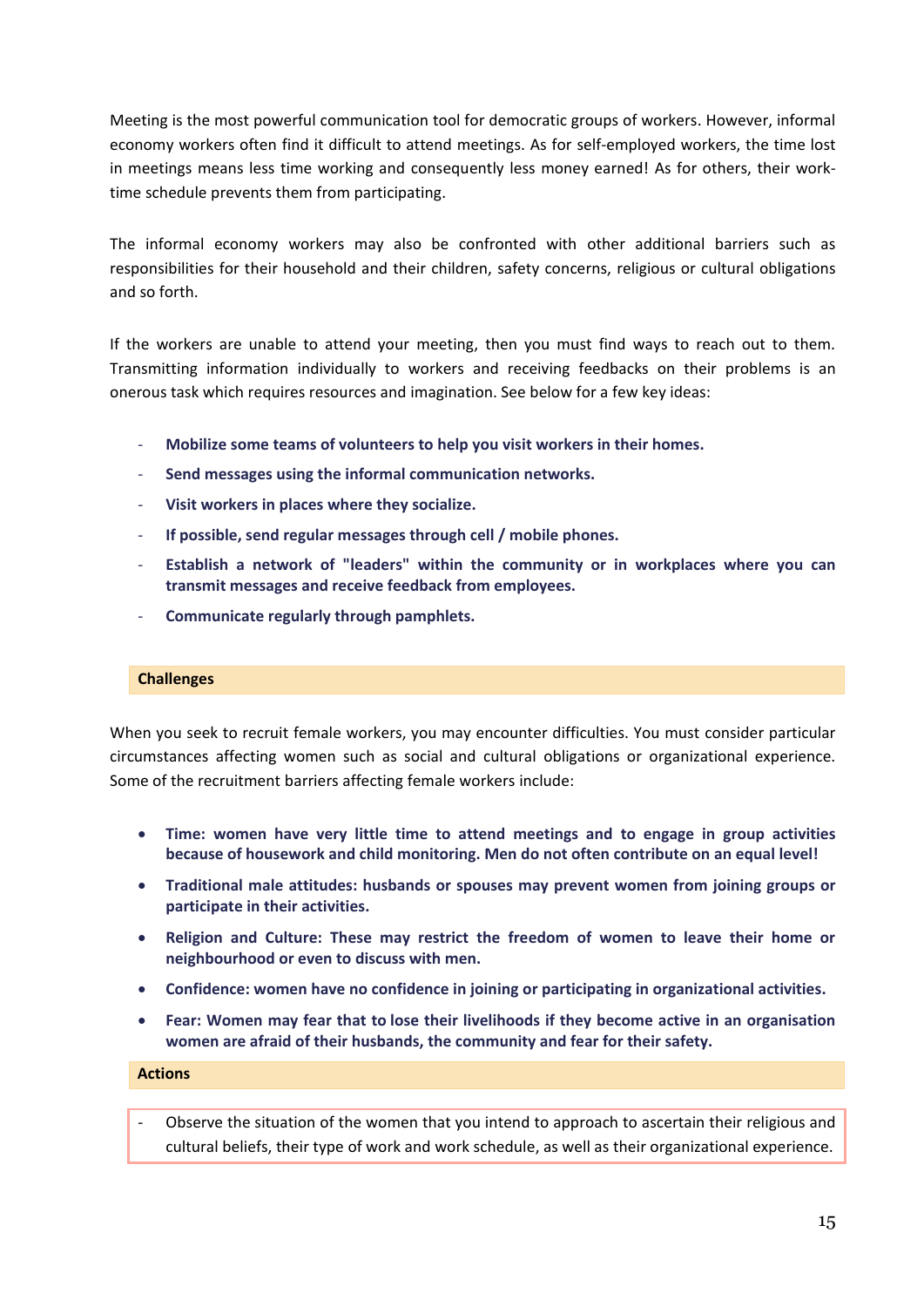- Work with someone who is close to women and in whom they have confidence. In most cases, it should be a woman.
- Obtain support from prominent leaders, who are well-respected and trusted. This can help you to build confidence among women and as such men can work with their reticent spouses.
- Proceed slowly and carefully. Explain clearly. Listen! Let the women speak air their views and draw their own conclusions.
- Explain the practical benefits of belonging to the organization. Convince them through concrete examples of other women's situation.
- Try to meet the women where they are safe. It can be an existing gathering at their workplace, in their homes (when their husbands are absent but only if you're a woman!). It must be in a place where they are not afraid to be seen with a female/male organizer.
- Choose the right time to hold discussions and to ensure the participation of children, if necessary. Provide the necessary materials.
- The discussion should be brief and direct.
- Work with groups of women, if possible, to support each other and build trust.
- Show respect for religious, cultural and linguistic diversity.
- Encourage women to go out and recruit more women. Decide together on tasks to be undertaken and the persons to be responsible for such tasks.
- In mixed recruitment sessions, make sure that the issues of concern to women are discussed; encourage women to speak, what women say should be respected and treated as important as men's views.

# *Make sure you do not:*

- Propose romantic relationships or engage in acts of sexual harassment.
- Jeopardize women by revealing the interests in a bid to hasten their adherence to the union.
- Delay them so that they travel unsafely, or arrive home late.
- Adopt a superior attitude or speak to them with authority.
- Lose patience when women take a long time to talk or are reluctant to adhere to the union.
- Ignore women and their views or the concerns raised during the mixed recruitment sessions.
- **4. What is the way forward action?**

**It is very important for you to maintain contact with new members.**